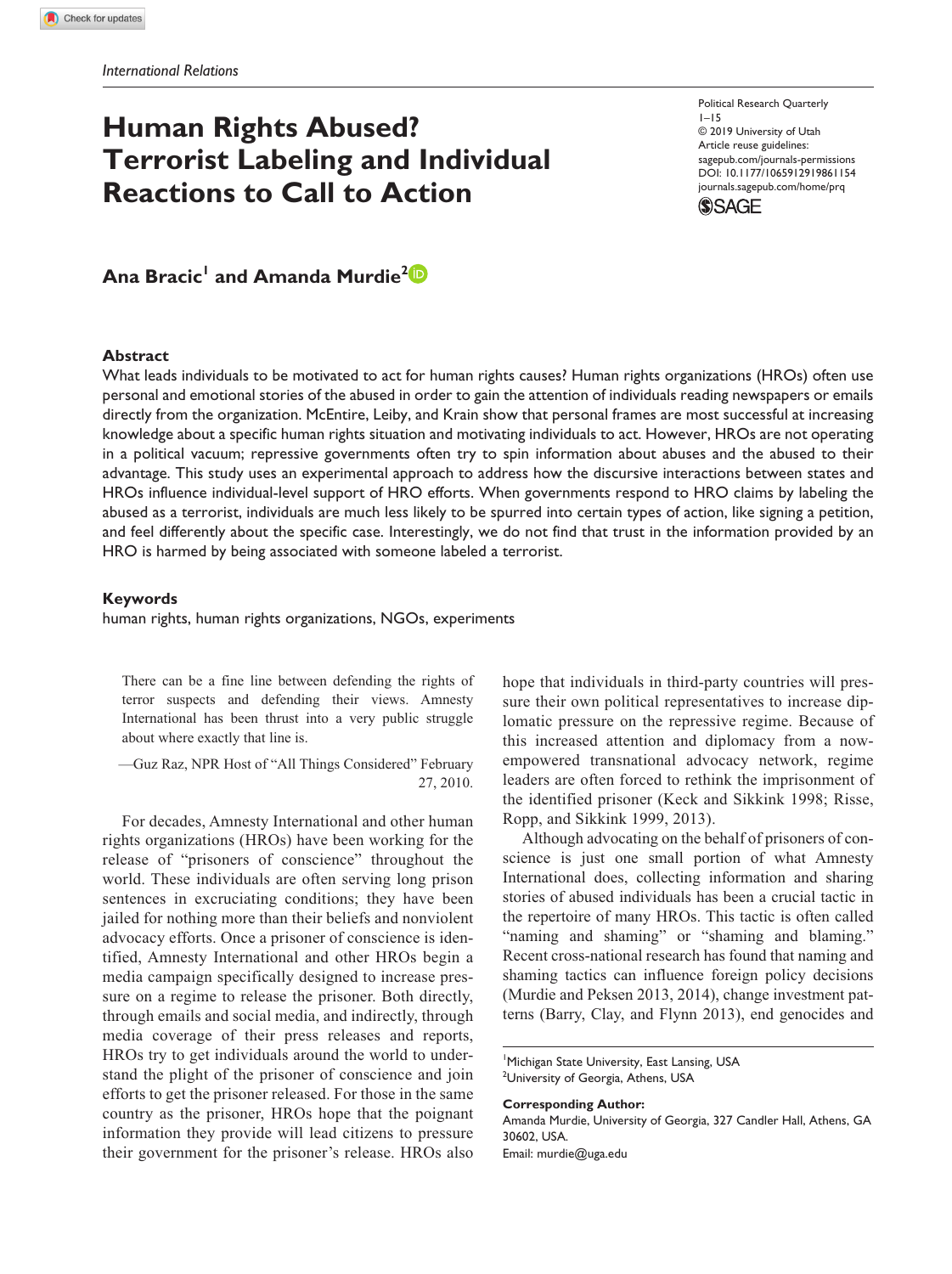politicides (DeMeritt 2012; Krain 2012), and, in certain situations, improve human rights practices (Hendrix and Wong 2013; Murdie and Davis 2012).

The success of HROs and of the overall transnational advocacy network, however, rests on the ability of HROs to influence *individuals*—both elites and non-elites—to take actions to stop human rights abuses. If the information HROs produce fails to motivate individuals into action, the transnational advocacy network breaks down before it can be argued to have any potential impact on repressive regimes.

HROs often use personal and emotional stories of the abused in order to gain the attention of individuals reading newspapers or emails directly from the organization. When compared to informational or motivational frames of abuse, McEntire, Leiby, and Krain (2015b) show that personal frames are most successful at increasing knowledge about a specific human rights situation and motivating individuals to act.

However, HROs are not operating in a political vacuum; repressive governments often try to spin information about abuses and the abused to their advantage (Risse, Ropp, and Sikkink 1999, 2013). Many prisoners of conscience have been accused of violence and labeled terrorists by the governments that imprison them, often without clear evidence that this is actually the case. This information makes it to the same news outlets that are covering the HRO's press releases and reports. News stories on the abuses HROs uncover regularly include counterclaims made by repressive governments. The media may include these counterclaims in an effort to appear unbiased.

In this project, we conduct a survey experiment to examine whether information—coming directly from the government accused of the abuse—claiming that the abused person is a terrorist is enough to stop individuals from supporting a personalist HRO campaign. Does terrorist labeling affect a person's willingness to trust the HRO and their feelings on the case? Does it limit an individual's willingness to support the campaign?

In extant studies of HROs, advocacy networks, and shaming, the counteractions of governments in response to HRO shaming are rarely addressed.<sup>1</sup> This study uses an experimental approach to address how the discursive interactions between states and HROs influence individual-level support of HRO efforts. Individuals often have a front-row seat to this discursive interaction in the press and social media. When a repressive regime labels a prisoner of conscience a terrorist, does this limit the success of an HRO's personalist frame? If so, understanding and anticipating government counteractions to HRO attention is necessary to improve human rights. Moreover, any effects that government counterclaims have on an individual's perception of the trustworthiness

of the HRO itself could have lasting consequences for the success of the organization. Many repressive governments have been increasing their targeting of civil society groups, a phenomenon known as "closing civil society space" (Wilson 2016, 331). If individuals also lose faith in HROs when repressive governments issue counterclaims, this could doubly restrict the ability of HROs to improve human rights.

This paper proceeds as follows. We first provide some background on the work of HROs and the strategic use of information by HROs and governments. We then present our theoretical argument and hypotheses. Our experimental design is then presented and our results are discussed. We conclude by situating our findings into the larger practitioner and academic literature and provide some calls for future research.

# **HRO Accounts of Government Abuse**

HROs are crucial actors in overall transnational advocacy efforts; their attention is commonly seen as the critical factor in both mobilizing international condemnation and strengthening local efforts for human rights improvement (Keck and Sikkink 1998; Risse, Ropp, and Sikkink 1999). This process of human rights improvement, however, is not strictly linear and often involves a very serious back and forth with repressive regimes. Risse, Ropp, and Sikkink (1999) lay out this logic in their discussion of the five phases of potential human rights change, which they term the "spiral model" (Risse and Sikkink 1999, 22). In the first phase, HROs and other transnational advocacy actors become aware of abuse and begin their attempts for more international attention and condemnation, starting with just gathering information about the abuses. In the second phase, as HRO shaming against the targeted state ratchets up, the repressive government's "initial reaction . . . is almost always one of denial" (Risse and Sikkink 1999, 7).

At this second phase of the spiral model, targeted governments often try to frame the HRO and accounts of the abuses as ignoring the security needs of the state; in other words, the repressive state tries to invalidate the claims of the HRO, often with references to the need for order and national security. It is at this stage that claims of violence and terrorism frequently appear, as the repressive state tries to isolate "domestic human rights organization and international pressures by identifying these groups as conscious or unconscious accomplices of terrorism" (Risse and Sikkink 1999, 23). As Risse and Sikkink (1999) point out, these critiques can be damning to the transnational advocacy network and the "transition to the [next] phase [of human rights improvement] constitutes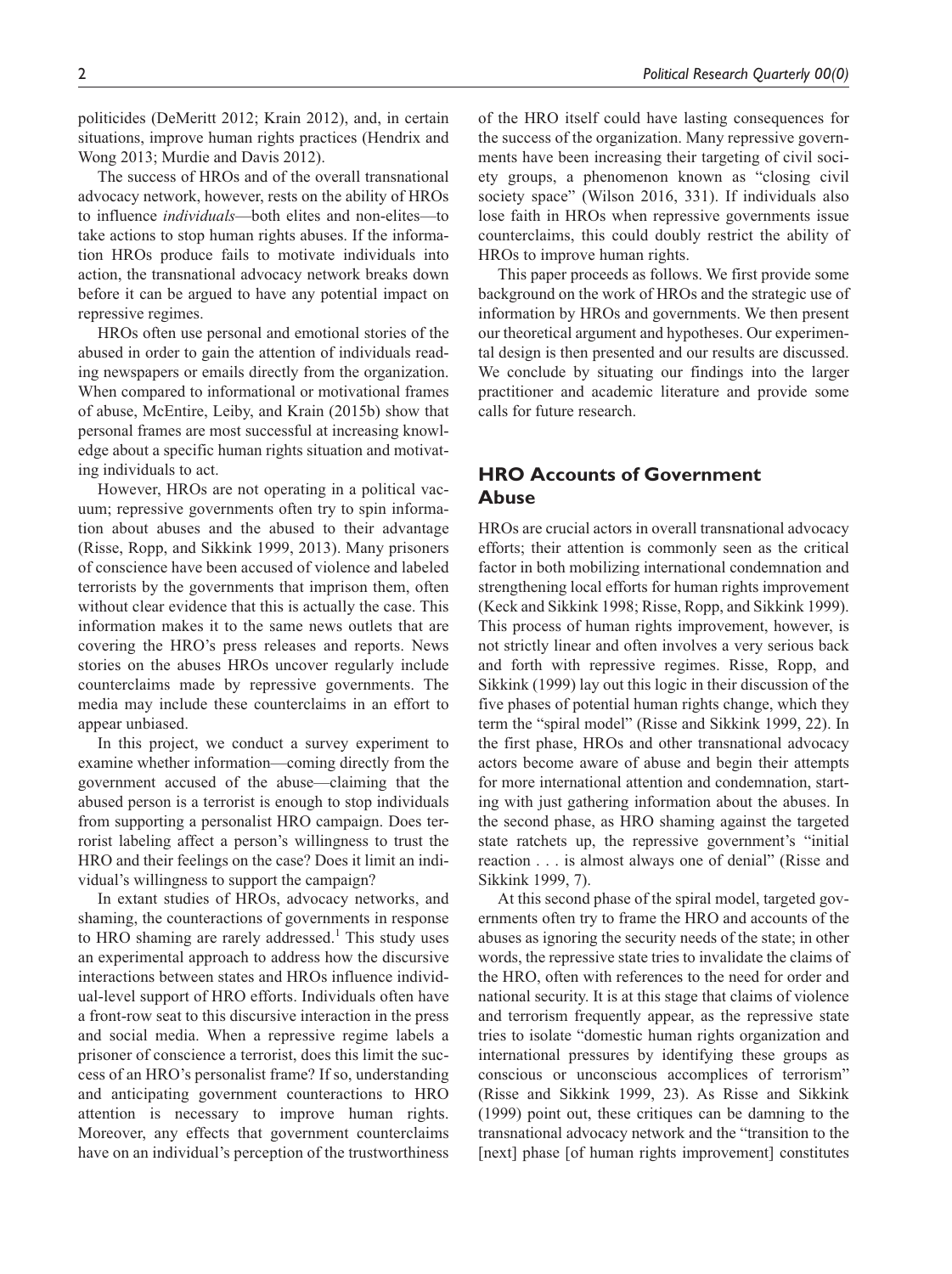the biggest challenge for the transnational human rights network" (Risse and Sikkink 1999, 24).

Only with continued pressure and a somewhat vulnerable repressive state does the spiral model transition into the third phase, that of the state deciding to make "tactical concessions" to the movement in order to avoid further attention. At this stage, the HRO can no longer be ignored or dismissed. Governments and HROs begin to establish more of a back and forth dialogue related to the abuses in question; this dialogue is referred to as a "discursive process" (Risse and Sikkink 1999, 14). If domestic pressure continues to build, the final phases of human rights improvement begin, moving the state into first a phase of "prescriptive status," where treaties are signed and norms are strengthened, and then later to the phase of "rule-consistent behavior," where human rights norms are internalized (Risse and Sikkink 1999, 32).

As mentioned, at the national or cross-national level of analysis, there exists much evidence consistent with this theoretical framework. HRO shaming efforts bring international attention and change foreign policy (Barry, Clay, and Flynn 2013; Murdie and Peksen 2013, 2014). They also, at least for certain human rights abuses in certain situations, lead to human rights improvements (DeMeritt 2012; Hendrix and Wong 2013; Krain 2012; Murdie and Davis 2012).

All of this evidence and the whole process of human rights change, however, rest on two critical, and yet often simply assumed, processes: (1) HROs first have to find out about abuses and begin a campaign around the issue and (2) individuals have to be swayed into action by the information provided by HROs. An explosion of recent work addresses the first process, the actual choice by HROs of cases on which to focus (Bob 2005; Carpenter 2007; Hendrix and Wong 2013; Hill, Moore, and Mukherjee 2013; Ron, Ramos, and Rodgers 2005). Much of this work is at the cross-national level, concluding that geo-political concerns influence which countries receive attention (Hafner-Burton and Ron 2013; Ron, Ramos, and Rodgers 2005), as do need and poor human rights conditions (Hill, Moore, and Mukherjee 2013; Ron, Ramos, and Rodgers 2005). Other work examines how issue salience and fit matter for organizations, concluding that particularly poignant cases of clear issues of bodily harm often receive the most attention (Bob 2005; Brysk 2014; Carpenter 2007; Keck and Sikkink 1998). Nonetheless, as Hill, Moore, and Mukherjee (2013) found when focusing on Amnesty International, concerns about credibility keep HROs from exaggerating their claims.

The second oft-assumed process through which HROs work to improve human rights has received far less attention. Once the HRO has decided on a particular campaign issue, HROs need to motivate elites and nonelites, both in the repressive country and internationally. For elites, HROs want to mobilize international bureaucrats and policymakers to take actions to stop the abuse in the repressive state. Although these actions could be promises of increased foreign aid or economic opportunities if the regime stops the practice, many times these actions are threats of foreign policy actions that will happen if the regime continues the repression. Threats of reduced foreign aid, sanctions, or interventions are intended to make the regime leadership reconsider the utility of the abuse. Motivated international elites could also call for United Nations' attention to the abusive regime; they could demand transitional justice. Domestic elites may put pressure on the regime directly, perhaps wanting to avoid the economic consequences of a boycott or imposed sanctions.

For non-elites outside of the repressive state, HROs want to mobilize individuals to take actions to increase pressure on the regime. These actions include donating to the cause or organization, volunteering their time, calling their representatives, and boycotting products from the abusive regime. For non-elites inside the repressive state, HROs hope that information on the abuses will help in building domestic coalitions against the abusive practices, perhaps leading people to the street to protest against the regime.

How are individuals mobilized to act in ways that pressure an abusive state? Human rights scholars have spent much time empirically examining the foreign policy tools by which international governments and organizations try to sway repressive regimes (Peksen 2009, 2012; Poe 1990; Richards, Gelleny, and Sacko 2001). Far less attention has been devoted to the process by which individuals are motivated to demand this foreign policy action in the first place. At the cross-national level, we do have evidence that efforts by HROs to name and shame specific states change aggregate individual opinions regarding human rights conditions in those states (Ausderan 2014; Davis, Murdie, and Steinmetz 2012). However, there are still many questions about the type of individuals and the type of messages that resonate and mobilize. Do all actions by HROs mobilize in the same way? What would cause an individual to stay unmoved or unaffected when confronted with evidence of abuse? Answering these questions is critical to fully understand the transnational nature of human rights advocacy. Without answering these questions, we are missing a crucial source of variation in the success of the boomerang and spiral models; without swaying individuals to act, the whole transnational advocacy network shuts down.

Two recent studies provide some insights into these questions. Both of these studies rely on experimental research designs. First, Ausderan (2014) provides both an observational and an experimental look into whether HRO shaming influences public opinion on human rights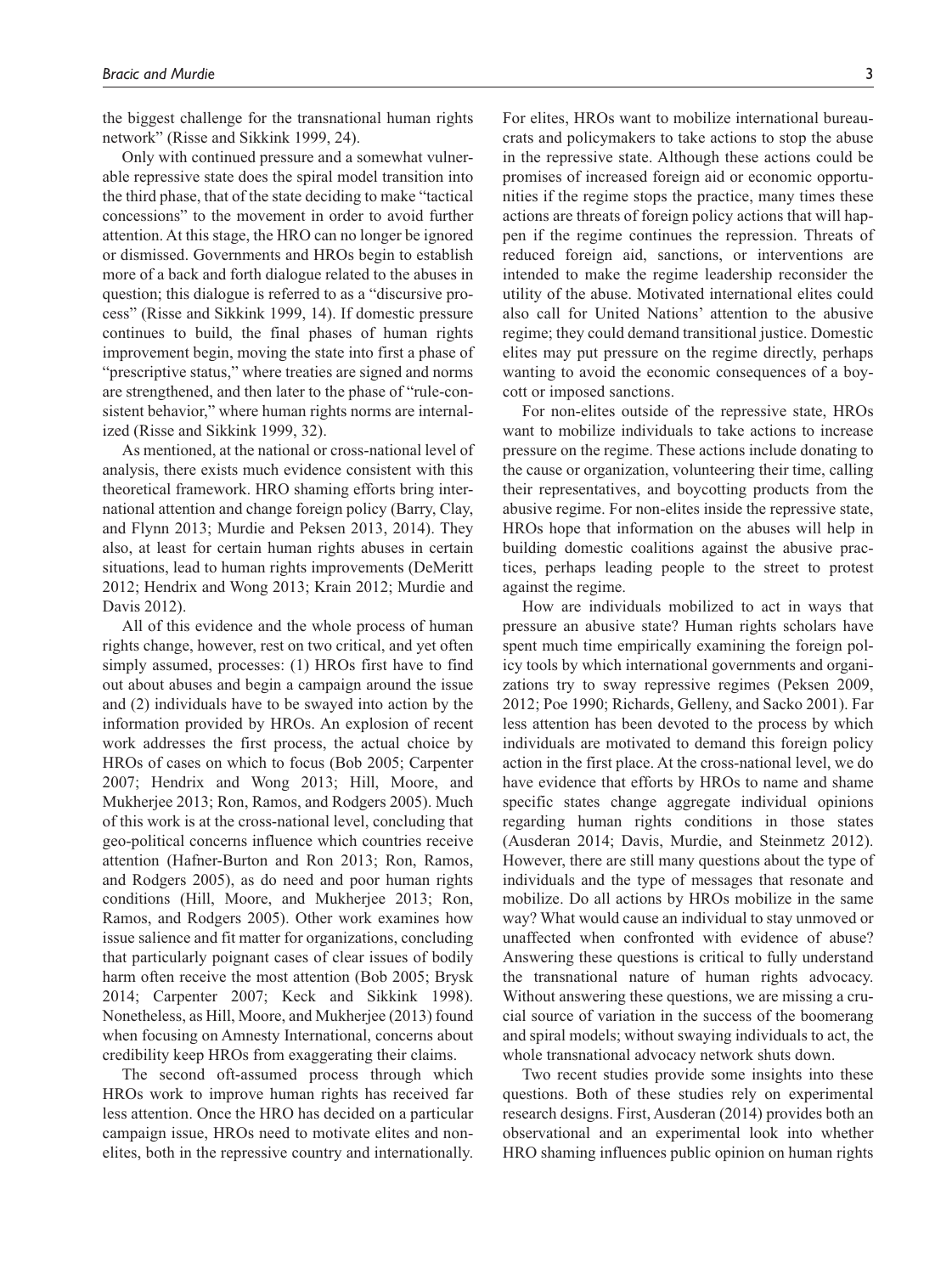conditions. Although Ausderan (2014) finds observational evidence that HRO shaming reports influence public opinion on human rights conditions, he finds no statistically significant evidence in the experimental study, which focused on whether information about Amnesty International accusing the United States or India of human rights abuses influenced human rights opinions in those states. Ausderan's (2014, 91) experimental study was conducted on Amazon's Mechanical Turk (MTurk) and had a dependent variable that was a seven-point scale of human rights conditions in the respondent's home country. The lack of findings in this experiment could be associated with the small number of respondents (291 individuals) or could indicate that this particular HRO message was ineffective in the general population.

The second recent study on this issue is McEntire, Leiby, and Krain (2015). As noted, this study focuses not only on the treatment of whether an HRO report is available but also on the type of framing used by HROs. McEntire, Leiby, and Krain (2015) identify three common frames used by HROs: (1) informational frames, where the focus is on "facts and statistics"; (2) personal frames, where emotional stories are provided; and (3) motivational frames, where the role of the potential advocacy success is highlighted (409). McEntire, Leiby, and Krain (2015) offer very nuanced hypotheses for how these frames will influence opinions, mobilization, emotional reactions, and knowledge. Overall, it is personal frames that McEntire, Leiby, and Krain (2015) argue will be most effective: "[f]acts alone should do less to make others focus on the problem as central and in need of their action than efforts that help people identify with other humans in distress" (412). Like, Ausderan (2014), McEntire, Leiby, and Krain (2015) also use an experiment to test their hypotheses over MTurk, this time with 826 respondents. They find much support for their hypotheses, especially concerning the importance of personal frames. Later work by these authors reinforces the importance of personal frames (McEntire, Leiby, and Krain 2017).

This work is essential to our understanding of the process of human rights improvement; in particular, these experimental studies represent critical advances in the field. Although it has long been asserted that evocative frames are necessary for human rights actions, McEntire, Leiby, and Krain (2015) empirically show that personal frames are key to human rights mobilization. Taken together with Ausderan (2014), we now know that information alone may not influence opinions or mobilize actions; it is the personal stories of those harmed by abuses that influence opinions and affect mobilization.

When we connect these important results back to the boomerang and spiral models, however, we see another critical lacuna. HROs are not releasing personal stories in a vacuum. As Risse and Sikkink (1999) make clear, there is a discursive process occurring by which the repressive state tries to discredit the organization and dismiss any abuses as necessary for security. However, no existing work on individual responses to HRO shaming takes the discursive process of HRO–government interactions into account. In other words, none of these important experimental pieces address the fact that individuals are making decisions about whether to support an HRO's cause at the same time that the government can, and often does, issue statements condemning the HRO and the abused. In the news coverage of HRO campaigns, the responses of the government are often reported alongside the statements of HROs. For those getting the HRO's personal frame over email or social media, government responses are readily available and often issued in direct response to an HRO press release or social media statement.

Many accusations against HROs and the individuals they represent can be thought of as part of the normal discursive process of the second phase of the spiral model of human rights improvement. In labeling an individual a terrorist or bringing up questions about the organization, the regime, which has been called out for its use of repression, is trying to both deflect and deny the charges against it. According to the spiral model, through this deflection and denial, the regime hopes that it will avoid further advocacy and attention.

What role, if any, does the government's response have on an individual's likelihood to believe the HRO and support the person identified by an HRO's report? To our knowledge, this question has never been examined with respect to HROs and the information they produce. Addressing this question is critical for connecting the recent advances from the experimental literature to our theoretical understanding of transnational advocacy and human rights improvement.

# **Government Responses to HRO Accounts of Abuse**

As part of the discursive process between the government and advocates, repressive regimes try to both vilify and discredit the HRO bringing attention to an abuse and the abused themselves. Governments often stress how HRO reports are missing the violent actions of insurgents, implying that the HRO's report should not be trusted. For example, in 1982, as Amnesty International and other organizations were condemning mass killings in Guatemala, United States Assistant Secretary of State Thomas O. Enders sent an open letter to Amnesty International, drawing attention to abuses committed by insurgents (Weinraub 1982). A similar situation happened when HROs began reporting on political disappearances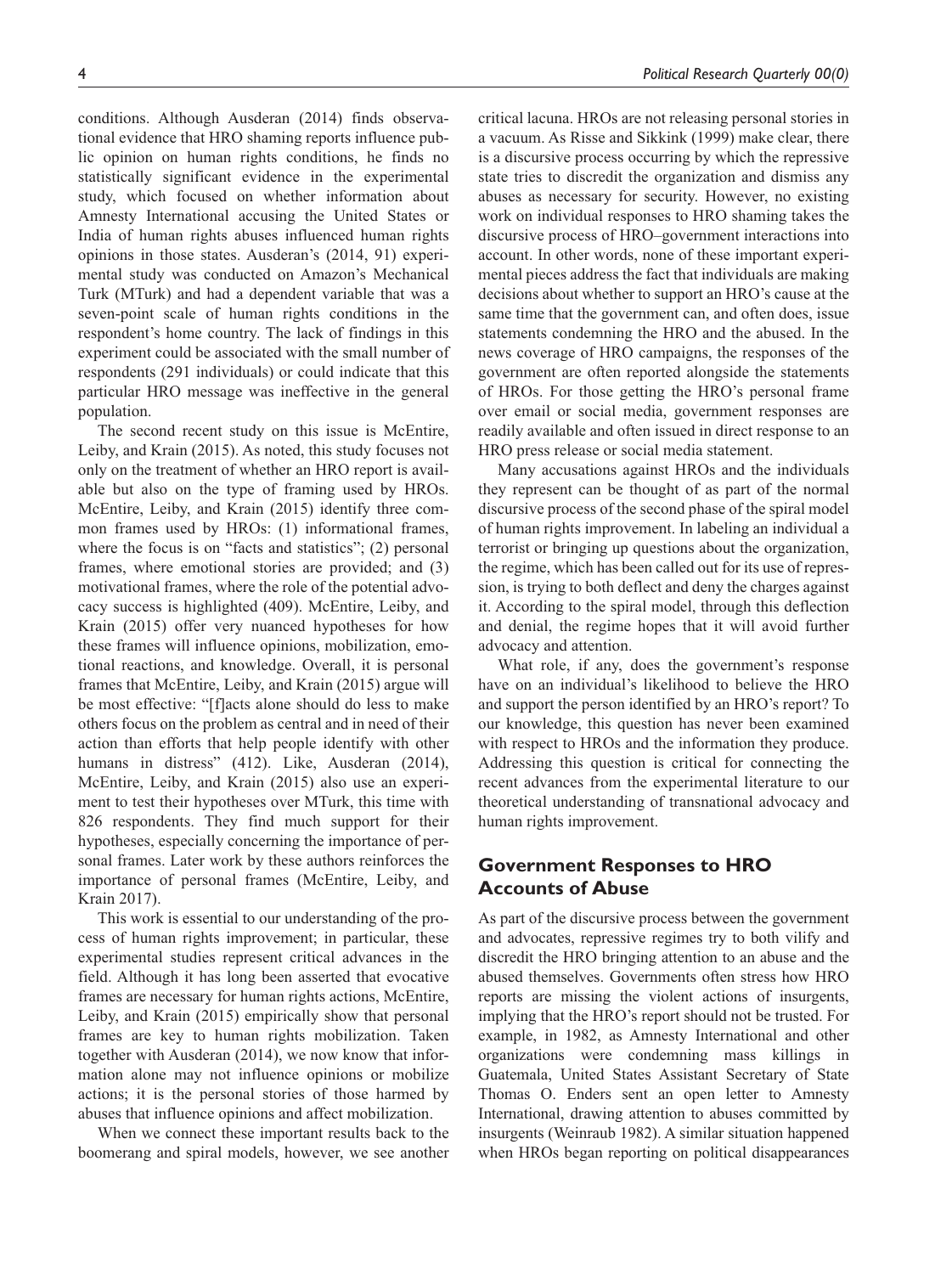in Argentina; HROs were called "Marxists who did not understand the threat of terrorism" (Bouvard 1994, 84). And, more recently, both U.S. President George W. Bush and Vice President Dick Cheney lobbed criticism at Amnesty International's 2005 report on human rights abuses at Guantanamo Bay (BBC 2005).

The merit of these responses from governments is often questioned. However, one could expect that many potential sympathizers of human rights causes are aware of the common vilification of victims by repressive governments. To these supporters, the charges that governments raise about prisoners of conscience or even abused individuals where there is good evidence of actual participation in terrorism and violence are of little consequence. They would remain resolute in their focus on the government's abuse and the HRO efforts to end it.

However, it seems likely that governments use denial and deflection because, at least in part, this strategy is effective for them. Upon hearing these responses, individuals could question for legitimacy of the organization and change their opinion of the abused. Hortsch (2010) discusses how HROs and other international nongovernmental organization (INGOs) are concerned with their legitimacy and reputation. An organization's authority rests on the veracity of the claims they are making; if the organization is seen as distorting or hiding facts, this can harm their standing (Hortsch 2010). For example, after September 11, HROs have had their authority increasingly questioned for speaking out on behalf of torture victims who have been charged or suspected of terrorism. Amnesty International was thrust into the spotlight in early 2010 when one of its senior officials stepped down after concerns were raised about its partnership with a suspected terrorist-supporter, who wrote about his time at Guantanamo Bay. The issue called into question the difficult decision HROs face when continuing to support those accused of terrorism (NPR 2010).

Government vilification of HROs is part of a growing trend of repression of civil society. Starting in the 1990s and increasing precipitously in the 2000s, repressive regimes have increased restrictive laws and negative rhetoric about civil society organizations, especially international groups involved in human rights and democracy promotion. Anecdotal evidence suggests that public opinion of civil society organizations has soured during the time since the pushback phenomenon began (Carothers and Brechenmacher 2014, Carothers 2016).

Of course, statements by governments in response to HRO shaming are not just directed at HROs, they are also directed at the individuals on behalf of whom the HROs are advocating. Governmental rhetoric often labels even prisoners of conscience as terrorists and violent offenders. Many times, governmental responses go beyond rhetoric, justifying imprisonments with often unsubstantiated

charges of violence and/or terrorism. Take, for example, the cases of three Al Jazeera English reporters in Egypt, Peter Greste, Mohamed Fahmy, and Baher Mohamed. All three individuals were detained in Egypt in December 2013 for, as Amnesty International reported, "the peaceful exercise of their right to free expression" (January 29, 2014). The Egyptian government, however, charged them with collaboration with terrorists. Greste, an Australian, was released and left Egypt, but even though the charges were widely regarded as a sham resulting only from reporters meeting with regime's political opponents, Fahmy and Mohamed remained in prison until September 2015. Irish national Ibrahim Halawa, a participant in the Arab Spring protest, was also held in Egypt for over four years, despite human rights advocates labeling him a prisoner of conscience and calling for his release.<sup>2</sup> Similarly, reporter Reeyot Alumu served a five-year sentence in Ethiopia and was "branded a terrorist" for reporting on social issues while not conforming to the regime rhetoric.3 By labeling these individuals as terrorists, the Egyptian government could have influenced individual opinions of the cases and the likelihood that people would act to help the imprisoned.

Although there are many reasons to expect that discursive responses by governments discredit HROs and limit mobilization on behalf of the abused, this critical step in the spiral model has not been examined. We expect that individuals exposed to the discursive responses of governments will be less likely to support the HRO and its cause. Even with the use of a personalist frame, this information should reduce mobilization and support:

**Research Hypothesis:** Exposure to discursive responses by governments will decrease support for the HRO's cause.

We think this hypothesis represents an important first step in understanding how government claims could influence support for an HRO's cause. Further work that examines differences in variation in claims is also necessary. For this first step, we collected original data using an online survey experiment that was administered from August 24, 2015 to August 31, 2015. Our sample approximates a U.S. nationally representative sample and consists of 405 participants.

# **Data and Method**

Our online survey experiment uses the case of Nabeel Rajab. Nabeel Rajab is a prominent Bahraini human rights activist. He is the president of the Bahrain Center for Human Rights, founder of the Gulf Center for Human Rights, and Deputy Secretary General of the International Federation for Human Rights.<sup>4</sup> He is an opposition leader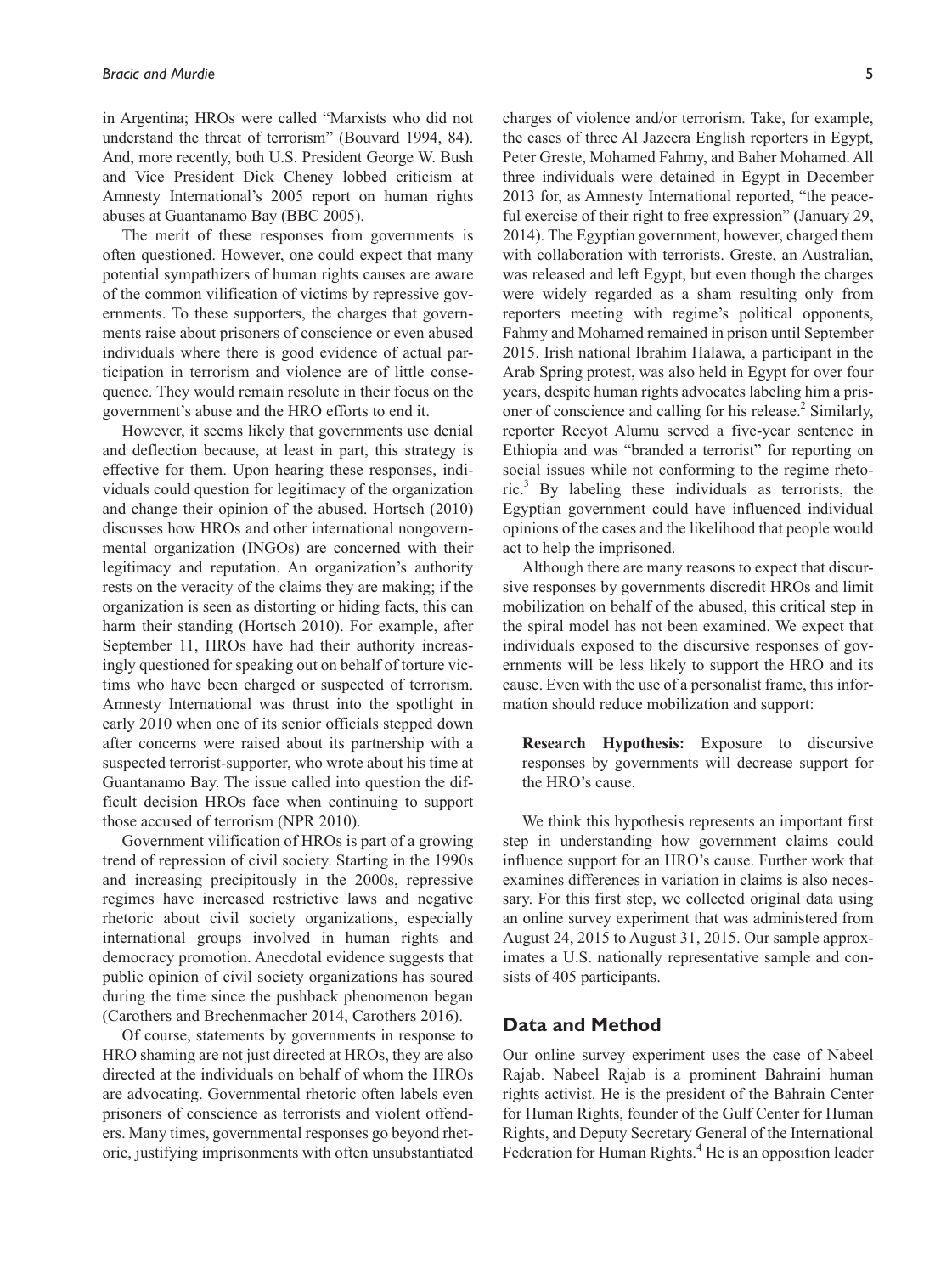and was among the three leaders of the Bahraini uprising as part of the wider Arab Spring (Leigh 2012). Mr. Rajab is a controversial figure (Kinninmont 2012) and has been labeled a terrorist by the government (Sandels 2010), but condemns violent protest (Leigh 2012). Most recently, he served a two-year prison sentence for charges relating to freedom of expression, and was released in May 2014. Mr. Rajab was then sentenced to six months in prison for tweeting, lost an appeal in 2015, and was later released, on health-related grounds, in July 2015. He was rearrested in June 2016, despite his deteriorating health.<sup>5</sup> On account of the remaining charges, which are all in response to tweets he posted, he has been sentenced to five years in prison.<sup>6</sup> The European Parliament, the UN Office of the High Commissioner for Human Rights, and the United States, among numerous other governmental and nongovernmental entities, have continuously called for his release; many entities have done so every time he was detained (Bahrain Center for Human Rights 2015a, 2015b).

The case of Mr. Rajab is appropriate for our experiment because he is (1) a prisoner of conscience (Amnesty International 2015); (2) a victim of human rights abuses, ranging from beatings by government agents to torture in prison (Agence France-Presse 2012); (3) an internationally recognized human rights activist who receives much support from both HROs and foreign governments when he is either imprisoned or charged; and (4) a target of relentless smearing campaigns by the authorities who have accused him of racism, sectarianism, violence, atheism, and terrorism (Kinninmont 2012; Sandels 2010). The experiment consists of a vignette and a set of questions. The vignette is a brief passage that describes the case of Mr. Rajab and refers to an Amnesty International call for the authorities to drop all charges against him. We referred to an Amnesty International call for action because of Amnesty's high brand recognition and because it has, in fact, sponsored urgent action calls to free and drop all charges against Mr. Rajab (Amnesty International 2015). The vignette has wording that is similar to news coverage of Amnesty International calls for action.

Participants were randomly assigned to one of two vignettes. Both vignettes use an identical personal frame with identical text, but differ in one attribute: the treatment vignette contains a typical government response to HRO shaming. It mentions that Mr. Rajab was labeled a terrorist by the Bahraini government. The control vignette does not. Our outcome measures aim to capture how upsetting participants find the case of Mr. Rajab, the extent to which they trust the information presented by the vignette, their willingness to sign a "call for action" petition, as well as their intent to donate to Amnesty International in support of this cause.

We collected data from 405 participants from a U.S. nationally representative sample in the summer of 2015.

We used the Qualtrics platform, through which participants were compensated for their time. Participants were paid seventy-five cents, resulting in an hourly wage of approximately six dollars, which is more than the median hourly reservation wage (\$1.38 per hour) estimated by Horton and Chilton (2010). The median survey completion time was 7.4 minutes. The Qualtrics online platform belongs to a group of commercial platforms that generate online sampling frames and greatly facilitate conducting survey research. While it outsources the process of recruiting participants to other firms, Qualtrics can produce samples with specific democratic attributes that are often within a 10 percent range of their corresponding values in the U.S. population (Heen, Lieberman, and Miethe 2014). The platform is both efficient and relatively low cost when compared to traditional methods of gathering survey data.

Potential subjects were able to participate if they were older than eighteen years and were not familiar with the case of Mr. Rajab in advance. Participants were first asked a series of basic population questions, establishing age, income and education levels, race and ethnic identity, religious and political affiliation, and occupation.

A series of control questions followed. We asked participants whether they had ever served in the military, whether they had ever been deployed, and if yes, where and for how long. We asked the same about their family members and close friends. These questions aim to control for the possibility of combat-related effects. Recent research on political effects of combat at the level of the individual has produced conflicting findings. Combat experience has been linked not only to increased political mobilization and participation (Blattman 2009) and increased volunteerism (Nesbit and Reingold 2011), but also to a decrease in support for peaceful conflict resolution and to a lesser extent, a decrease in support for HROs (Grossman, Manekin, and Miodownik 2015). Basic information on military involvement will provide a modest check for possible combat effects.

Next, participants were asked whether they had ever participated in a protest, and if yes, whether it was violent. We also asked participants how often they use Twitter. Research in psychology shows that people tend to systematically favor and empathize with members of their own groups (ingroups) (Avenanti, Sirigu, and Aglioti 2010; Azevedo et al. 2013; Dasgupta 2004; Tajfel et al. 1971). As individuals require very little to form ingroups—random assignment of group identity based on T-shirt color will do (Wright et al. 1997)—it is reasonable to expect that participants who themselves engage in protest or use Twitter might more easily connect to Mr. Rajab than those who do neither. As members of the same ingroup—one that engages in protest or one that uses Twitter, or perhaps both—such participants are thus more likely to react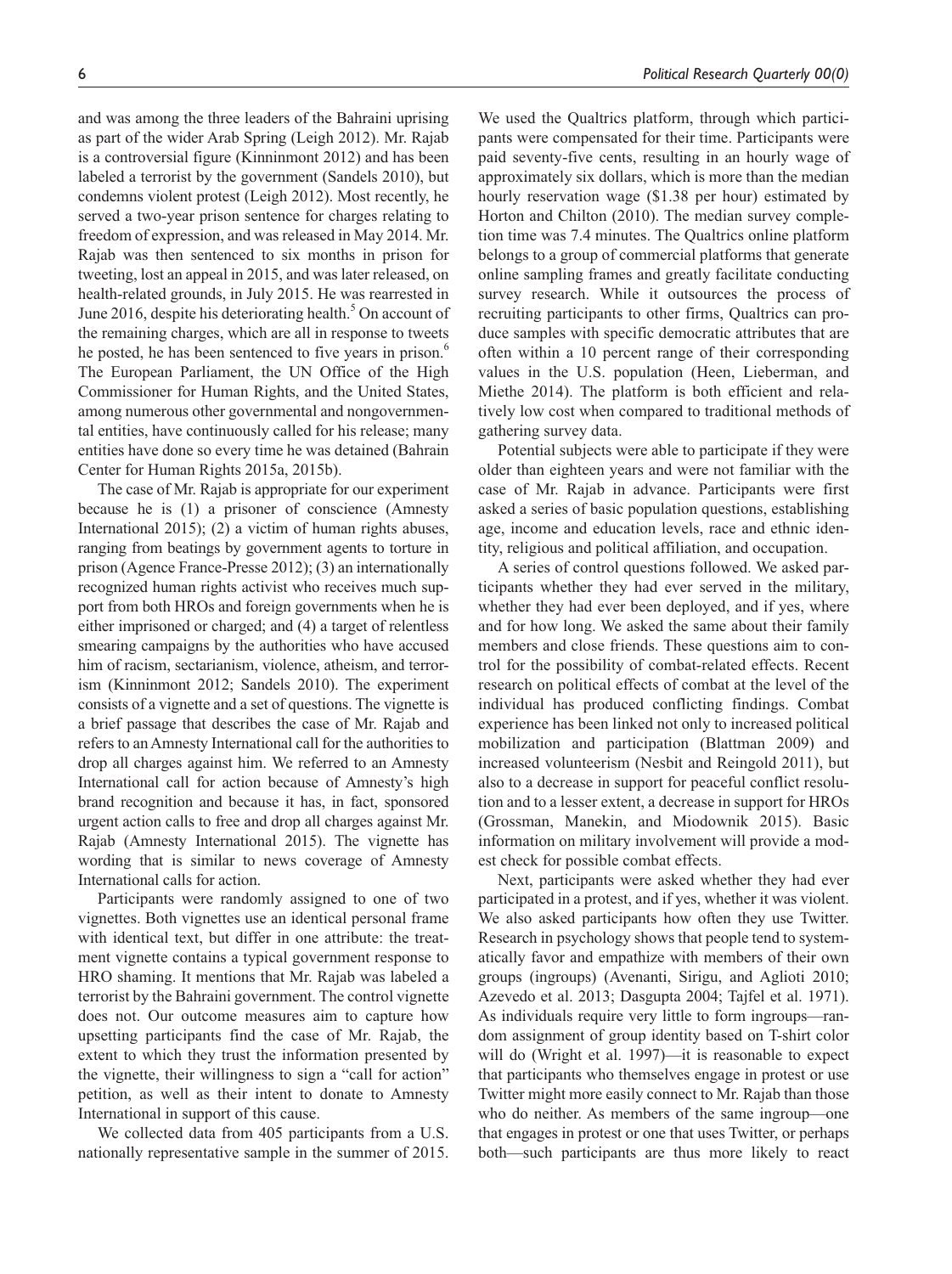#### **Amnesty International Urgent Action: Drop Charges Against Nabeel Rajab**

Nabeel Rajab is a human rights activist and opposition leader from Bahrain. He became involved in human rights advocacy in early 1990s, and subsequently became one of the leading voices against human rights abuses in Bahrain. In Bahrain, however, he is seen as a controversial figure. He led several protests during the 2011 uprising, during which he clashed with the political authorities and security forces. In July 2012, he was arrested on charges of "publicly vilifying the people of al-Muharraq and questioning their patriotism with disgraceful expressions posted via social networking websites." During the trial Nabeel Rajab complained of physical and psychological torture in prison. He was acquitted of the charge, but remained in custody on three other charges, all related to illegal gathering and calling for unauthorized marches. He was released in May 2014, having served his full term of 2 years.

In April 2015, he was again arrested on the charges of "spreading false news." Later, two more charges were added, one of "insulting a statutory body" and the other of "disseminating false rumors in time of war." All three refer to Nabeel Rajab's tweets. Mr. Rajab faces up to 15 years of imprisonment under the charges relating to his tweets.

Amnesty International claims that Mr. Rajab has been unfairly punished for posting tweets, and that his right to free speech has been grossly violated. Amnesty International is calling for the Bahraini authorities to immediately drop all the charges against Mr. Rajab.

**Figure 1.** Control vignette.

strongly to the case of Mr. Rajab. In addition, participants from the United States might react particularly strongly as they can generally speak, protest, and/or tweet without fearing a years-long prison sentence.

Finally, we showed the participants the United Nations definition of torture and asked them whether they think that torture in prisons is acceptable. The purpose of this question is to establish an individual's baseline opinion on torture, which will aid in linking any difference between the treated and control groups to the "labeled terrorist" treatment. Suppose a participant who finds torture acceptable in certain situations receives the treatment vignette that includes the "labeled terrorist" statement, and that this participant also indicates not being upset by the case of Mr. Rajab. Without knowing that the participant finds torture acceptable in some situations, we might mistakenly attribute her reaction entirely to the treatment, while in reality her reaction might be due to her opinion on torture in general. In addition, establishing a baseline opinion on torture will help us determine the proportion of people who find that torture is never acceptable who are *also* willing to take action when presented with an opportunity to do so.

Participants were then randomly assigned to one of the two vignettes, which are fully presented in Figures 1 and 2. The vignettes describe Mr. Rajab as a human rights activist and opposition leader, mention his extensive involvement in protests, state that he had been imprisoned for social media activity and reportedly tortured in prison, and describe the new charges he is facing for tweeting. In writing the vignettes, we consulted source materials from Amnesty International, but wrote an original passage that used a personal frame, presented his current charges and most recent arrests, and, crucially, mentioned specific information on rights violations (torture) he allegedly suffered, which recent calls to action in the case of Mr. Rajab do not mention.

After the vignettes, we first posed an additional control question: we asked how knowledgeable participants felt about the case of Mr. Rajab (recall that we prescreened potential participants and only included those who had no prior knowledge of Mr. Rajab). This question intends to control for the possibility of low levels of support for Mr. Rajab's that are not due to the "labeled terrorist" treatment but simply to the fact that a participant does not yet feel informed enough to be able to act. Answers to this question also have a practical implication for structuring calls for action; striking a balance between giving too little detail and constructing a passage that is too long might be crucial to mobilizing success.

Five outcome questions followed. The first aimed to establish the extent to which participants trusted the information presented. This measure serves both as a control and an outcome of interest. In its capacity as a control, the question helps determine whether an individual's lack of support for Mr. Rajab is due to the treatment or whether it is due to general mistrust of the HRO. As an outcome of interest, this question speaks to potential consequences of a damaging claim by a repressive government. While claims aimed at discrediting prisoners of conscience are perhaps primarily intended to erode support for that individual, they are just as often targeting the HRO advocating on behalf of that individual. This question therefore also aims to establish the extent to which an HRO might lose the trust of an audience based on a damning claim.

The second outcome question asked for a basic response to the case of Mr. Rajab. Participants were asked how upset they feel about Mr. Rajab being imprisoned for tweets that the authorities found offensive; possible answers were on a five-point scale ranging from "very upset" to "not at all upset." This question intends to measure (1) whether the vignettes were successful at spotlighting the rights abuse case (via the control), and (2) to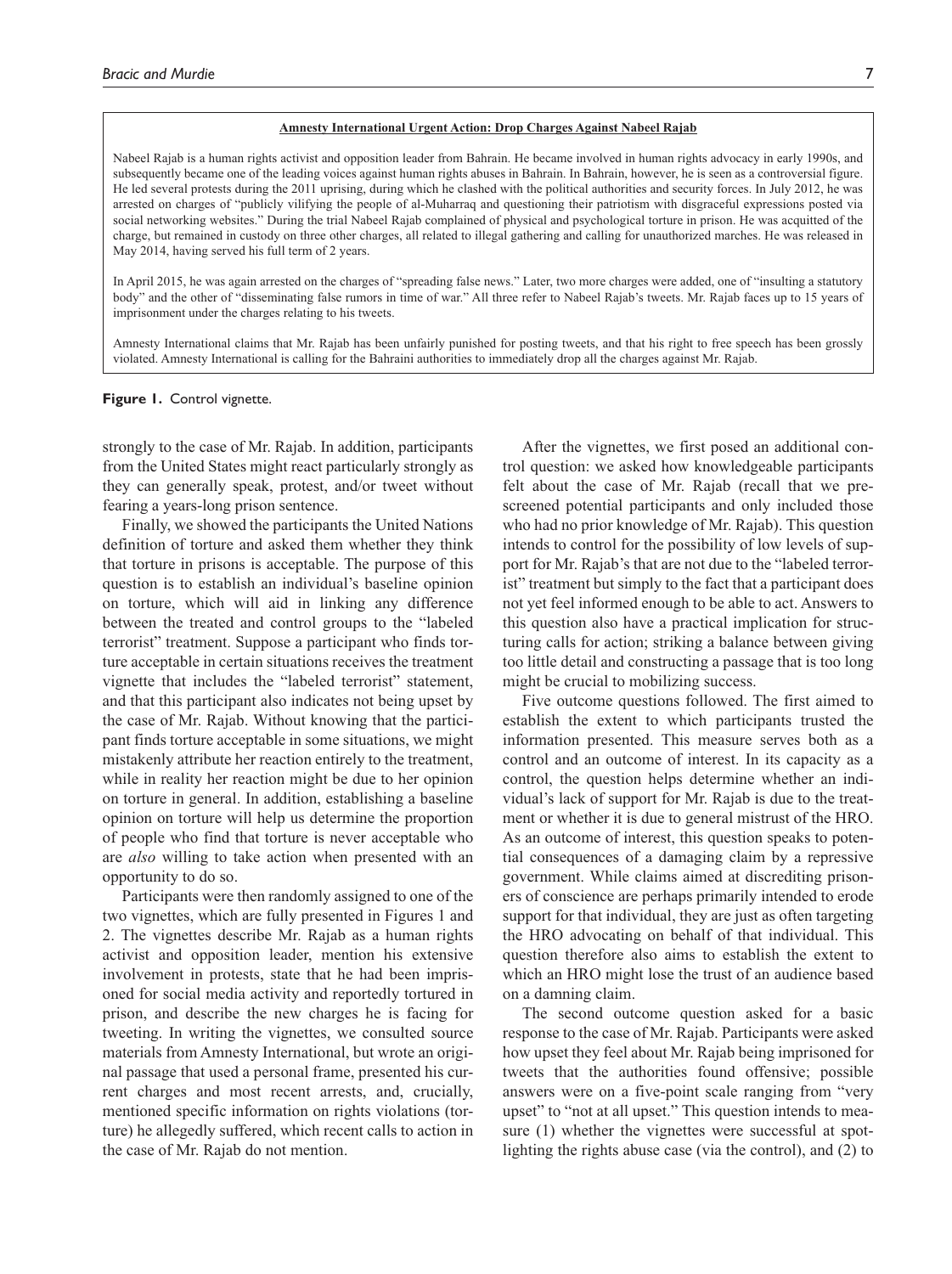#### **Amnesty International Urgent Action: Drop Charges Against Nabeel Rajab**

Nabeel Rajab is a human rights activist and opposition leader from Bahrain. He became involved in human rights advocacy in early 1990s, and subsequently became one of the leading voices against human rights abuses in Bahrain. In Bahrain, however, he is seen as a controversial figure and has been declared a terrorist by the government. He led several protests during the 2011 uprising, during which he clashed with the political authorities and security forces. In July 2012, he was arrested on charges of "publicly vilifying the people of al-Muharraq and questioning their patriotism with disgraceful expressions posted via social networking websites." During the trial Nabeel Rajab complained of physical and psychological torture in prison. He was acquitted of the charge, but remained in custody on three other charges, all related to illegal gathering and calling for unauthorized marches. He was released in May 2014, having served his full term of 2 years.

In April 2015, he was again arrested on the charges of "spreading false news." Later, two more charges were added, one of "insulting a statutory body" and the other of "disseminating false rumors in time of war." All three refer to Nabeel Rajab's tweets. Mr. Rajab faces up to 15 years of imprisonment under the charges relating to his tweets.

Amnesty International claims that Mr. Rajab has been unfairly punished for posting tweets, and that his right to free speech has been grossly violated. Amnesty International is calling for the Bahraini authorities to immediately drop all the charges against Mr. Rajab.

**Figure 2.** Treatment vignette, with "labeled terrorist" statement.

what extent a damaging statement can reduce the intensity of a participant's response and so negatively affect the public perception of an action as a human rights violation (via the treatment). This outcome measure speaks to one of the primary aims in HRO mobilization efforts at the level of the individual: mobilizing consensus about the nature and severity of human rights violations.

The final three outcome measures aim to establish a participant's intent to act. These measures speak to another of the primary aims in HRO mobilization efforts: making individuals act, either to directly pressure perpetrators to stop rights violations or to help other actors in pressuring, shaming, or sanctioning the perpetrators. Our outcome measures vary in intensity of action. The first, least intense, asked participants how likely they were to support a campaign to drop the charges against Mr. Rajab, with possible answers on a five-point scale, ranging from "definitely would not support" to "definitely would support." This is an indirect measure of the intent to act.

The second outcome measure asked participants whether they would be willing to add their name to a petition calling for the Bahraini authorities to immediately drop all the charges against Mr. Rajab. This is a direct measure of the intent to act; participants had the option of answering either yes or no. These outcome questions are closely modeled after those in McEntire, Leiby, and Krain (2015).

We added a third, stricter outcome measure. Under this question, participants were invited to "TAKE ACTION NOW: Donate and help Amnesty International fight for Mr. Rajab!" and support the HRO fight for Mr. Rajab by donating. They had the option of clicking "No, thank you," which concluded their participation or "Yes, I want to take action!" which took them to an outside link to Amnesty International donations page (in addition to concluding their participation). As we do not track actual donations and only capture whether participants want to take action, we only capture their intent. Nonetheless, this is a fairly sensitive measure as the step between willingness to add your name to a petition at no material cost and the willingness to go through the motions of making a donation and the cost of the donation itself is a significant one. With regard to our treatment, it is possible that audiences who are otherwise willing to financially support a cause might be dissuaded from doing so if the integrity of the political prisoner is questioned.

# **Results**

In this section, we present results from our analysis evaluating the effect of government counterclaims leveled at prisoners of conscience on HRO mobilizing success. Our findings suggest that a terrorist label does decrease support for a cause, but not across the board. Participants who were assigned the "labeled terrorist" statement were significantly less likely to sign a petition asking for the Bahraini authorities to drop all charges against Mr. Rajab and indicated less support for such a campaign in general; they were also less likely to feel upset by the case. We find that the treatment does not negatively affect participants' trust in the information presented or their willingness to donate money to Amnesty International in support of the cause.

The results of logit and ordered logit regressions are presented in Table 1. The control variables included in this analysis are limited to the levels of personal engagement in protest (0—*never*, 4—*more than ten*), the frequency of Twitter use (0—*never*, 7—*every hour*), opinion regarding acceptability of torture in prisons (0—*never acceptable*, 5—*always acceptable*), political affiliation (0—*very conservative*, 7—*very liberal*), income level, gender, age, and level of education. We present the results of regressions that use each of the five outcome measures as a dependent variable: trust in information provided (0—*no trust*, 4—*complete trust*), feelings toward Mr.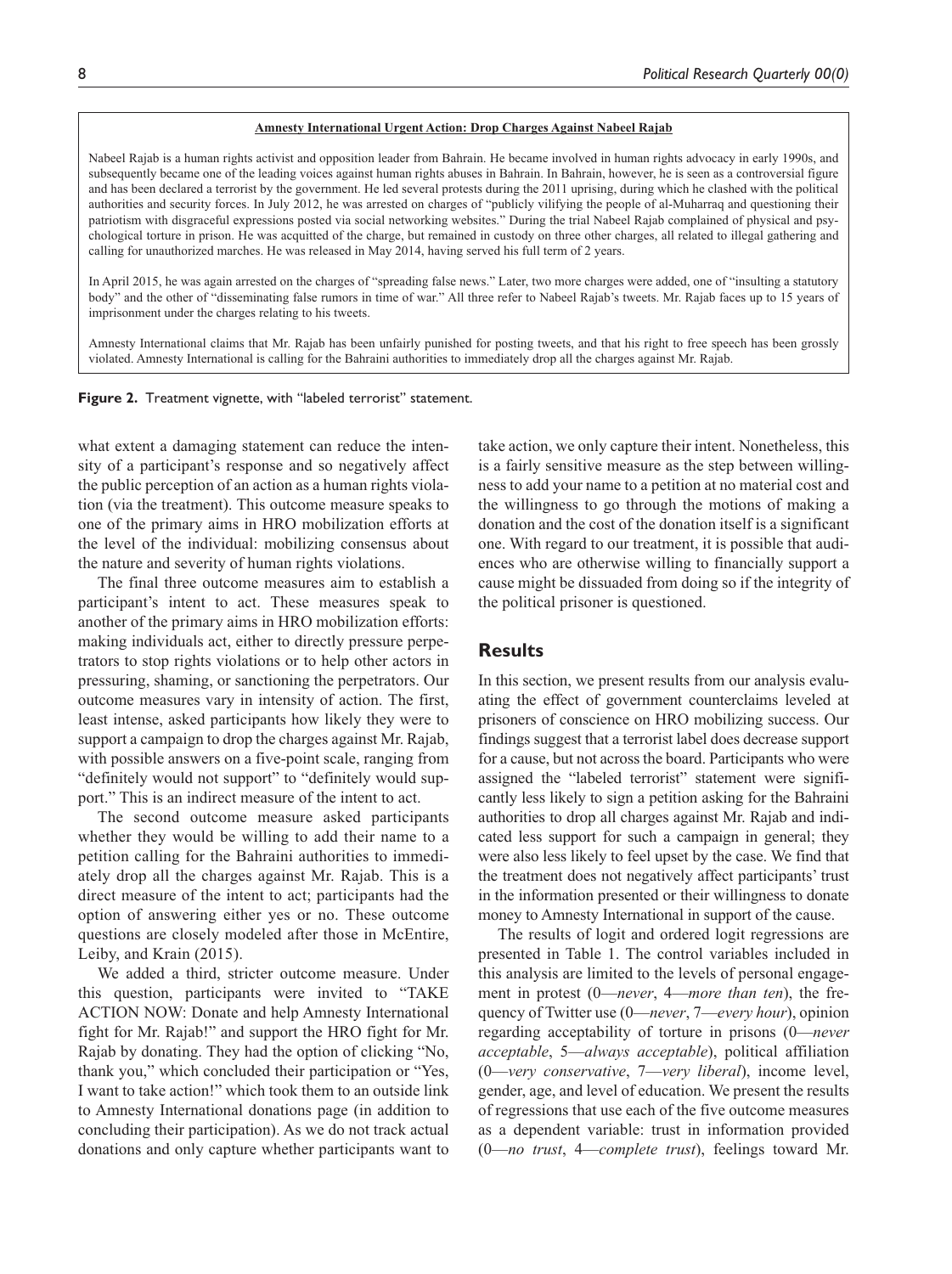|                              | (1)               | (2)                 | (3)              | (4)           | (5)          |  |
|------------------------------|-------------------|---------------------|------------------|---------------|--------------|--|
| Variables                    | Trust information | Feelings about case | Campaign support | Sign petition | Donate       |  |
| <b>Terrorist Labeling</b>    | $-0.01157$        | $-0.40302**$        | $-0.37946**$     | $-0.70246***$ | $-0.14467$   |  |
| Treatment                    | (0.189)           | (0.183)             | (0.181)          | (0.219)       | (0.294)      |  |
| Protest                      | $0.34066$ ***     | $0.25462**$         | 0.40069***       | 0.68692***    | 0.58406***   |  |
|                              | (0.116)           | (0.121)             | (0.116)          | (0.153)       | (0.147)      |  |
| Twitter                      | $0.16388***$      | 0.04882             | 0.22588***       | 0.20068***    | $0.20391***$ |  |
|                              | (0.045)           | (0.051)             | (0.047)          | (0.056)       | (0.066)      |  |
| <b>Torture Acceptability</b> | $-0.19343**$      | $-0.39054***$       | $-0.24144$ ***   | $-0.23886***$ | $-0.17376$   |  |
|                              | (0.079)           | (0.083)             | (0.075)          | (0.084)       | (0.108)      |  |
| <b>Political Affiliation</b> | $-0.00475$        | 0.08908**           | 0.01778          | 0.01088       | 0.03702      |  |
|                              | (0.045)           | (0.044)             | (0.042)          | (0.051)       | (0.063)      |  |
| Income                       | $-0.00861$        | 0.02392             | 0.01039          | 0.00307       | $-0.00978$   |  |
|                              | (0.028)           | (0.025)             | (0.024)          | (0.030)       | (0.037)      |  |
| Gender                       | $-0.53789$ **     | 0.04635             | $-0.31026$       | $-0.25273$    | $-0.51317*$  |  |
|                              | (0.204)           | (0.194)             | (0.194)          | (0.226)       | (0.303)      |  |
| Age                          | 0.01875           | 0.02490             | $-0.01444$       | 0.01828       | $-0.04136$   |  |
|                              | (0.033)           | (0.032)             | (0.032)          | (0.037)       | (0.049)      |  |
| Education                    | $0.09436*$        | 0.00239             | $-0.00817$       | $-0.05487$    | $-0.01508$   |  |
|                              | (0.048)           | (0.049)             | (0.043)          | (0.058)       | (0.076)      |  |
| Constant Cut                 | $-1.75880***$     | $-3.21099***$       | $-2.59265***$    |               |              |  |
|                              | (0.674)           | (0.762)             | (0.785)          |               |              |  |
| Constant Cut 2               | $-0.77695$        | $-1.80224**$        | $-1.49920**$     |               |              |  |
|                              | (0.680)           | (0.734)             | (0.750)          |               |              |  |
| Constant Cut 3               | $1.38872**$       | $-0.09242$          | 0.37265          |               |              |  |
|                              | (0.682)           | (0.740)             | (0.745)          |               |              |  |
| Constant Cut 4               | 3.24708***        | $1.33676*$          | 1.82379**        |               |              |  |
|                              | (0.730)           | (0.743)             | (0.766)          |               |              |  |
| Constant                     |                   |                     |                  | $-0.21942$    | $-1.68255*$  |  |
|                              |                   |                     |                  | (0.845)       | (0.989)      |  |
| Observations                 | 405               | 405                 | 405              | 405           | 405          |  |

**Table 1.** Effect of Terrorist Labeling on Support for Human Rights Organization Campaign.

Robust standard errors in parentheses.

 $*_{p}$  < .1.  $*_{p}$  < .05.  $*_{p}$  < .01.

Rajab's case (0—*not at all upset*, 4—*very upset*), willingness to support a campaign to drop all charges (0—*no support*, 4—*full support*), willingness to sign a petition to drop all charges (yes/no), and willingness to donate to Amnesty International in support of this cause (yes/no).

First, as shown in Table 1, column 2, participants who received the "labeled terrorist" treatment were significantly less likely to be upset by the case of Mr. Rajab. For example, participants in the treated group were on average 7.5 percent less likely to feel "very upset" about the case. A full table of the marginal effects of the treatment across responses is provided in Table 2 and illustrated in Figure 3, which provides the average marginal effects of discrete changes in all the covariates. This finding suggests that damaging statements may negatively influence an HRO's ability to mobilize consensus about the nature and severity of a violation (Table 2).

Second, as shown in column 3 of Table 1, the treatment also appears to negatively affect participants' willingness to support a campaign to drop all charges against Mr. Rajab. Reading one damaging sentence, for example, results in a 4.6 percent decrease in full support for such a campaign. This suggests that a damaging statement can affect an HRO's ability to mobilize at the very basic level, which aims to secure general support for a campaign but does not yet ask people to act. Table 3 provides the marginal effects of the treatment on all campaign support outcomes. Figure 4 shows the average marginal effects for all covariates.

Third, as shown in column 4 of Table 1, just as a "terrorist label" reduces support for a campaign to drop all charges against Mr. Rajab, it reduces the willingness of participants to sign a petition to that effect. Having seen such a label, participants in the treated group are 14.7 percent less likely to sign a petition for Mr. Rajab. These marginal effects are provided in Table 4 and Figure 5. The damage that a "terrorist label" can inflict is therefore palpable and occurs quite early in the process of mobilization. It appears to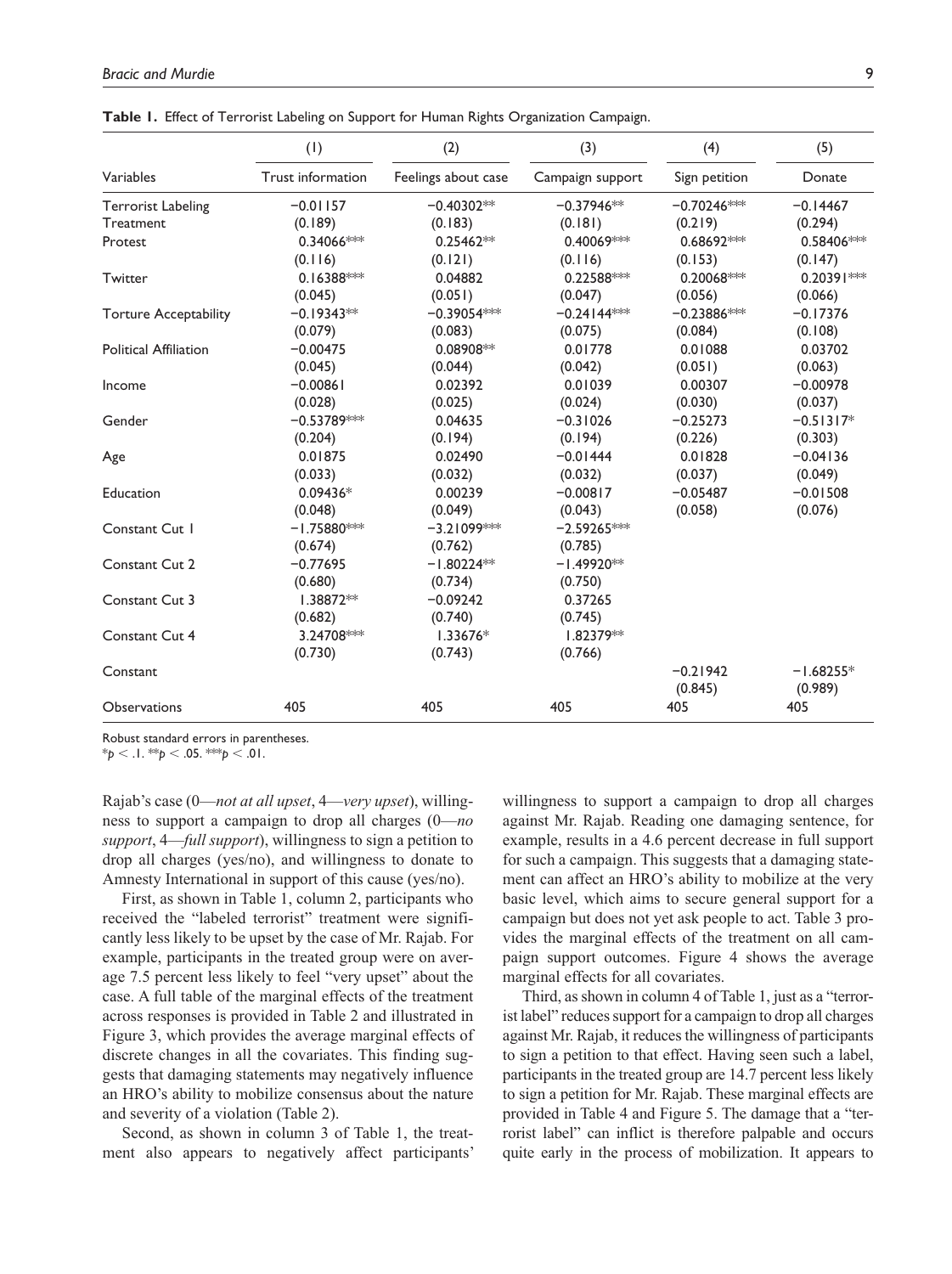

**Figure 3.** Average marginal effects, feelings toward Mr. Rajab's case.  $CI = confidence$  interval.

**Table 2.** Marginal Effect of Terrorist Labeling Treatment on Feelings toward Mr. Rajab's Case.

| Feel                   |
|------------------------|
| 0.013                  |
| (0.007)                |
| 0.028                  |
| $(0.013)*$             |
| 0.047                  |
| $(0.021)$ <sup>*</sup> |
| $-0.013$               |
| (0.007)                |
| $-0.075$               |
| $(0.034)*$             |
| 405                    |
|                        |

\**p* < .1. \*\**p* < .05.

dissuade audiences who might otherwise participate in a campaign from supporting it, and then also from participating in it with their signature.

The treatment does not, however, appear to have a negative effect on the willingness to donate to Amnesty International in support of Mr. Rajab, as shown in Table 1, column 5. This finding is in line with other research that finds that personalist frames, in general, do not mobilize donations in the same way as they mobilize individuals to sign petitions or alter opinions (Baron and Szymanska 2011; Cryder and Loewenstein 2011; McEntire, Leiby,

|                   | Table 3. Marginal Effect of Terrorist Labeling Treatment on |
|-------------------|-------------------------------------------------------------|
| Campaign Support. |                                                             |

|                            | Campaign<br>support    |
|----------------------------|------------------------|
| Predict Pr(0-no support)   | 0.029                  |
|                            | $(0.014)$ *            |
| Predict Pr(1)              | 0.030                  |
|                            | $(0.014)^*$            |
| Predict Pr(2)              | 0.024                  |
|                            | (0.013)                |
| Predict Pr(3)              | $-0.036$               |
|                            | $(0.017)$ <sup>*</sup> |
| Predict Pr(4-full support) | $-0.046$               |
|                            | $(0.023)*$             |
| Ν                          | 405                    |

\**p* < .1. \*\**p* < .05.

and Krain 2015). As the overall number of participants who indicate willingness to donate is quite low  $(N = 63)$ , however, the lack of an effect may also be due to insufficient variation.

Finally, the findings suggest that a damaging statement about a prisoner of conscience does not reduce individual trust in the information provided by an HRO, as shown in column 1 of Table 1. An HRO advocating for such an individual, then, may not itself be vulnerable to shaming attempts by repressive governments. Future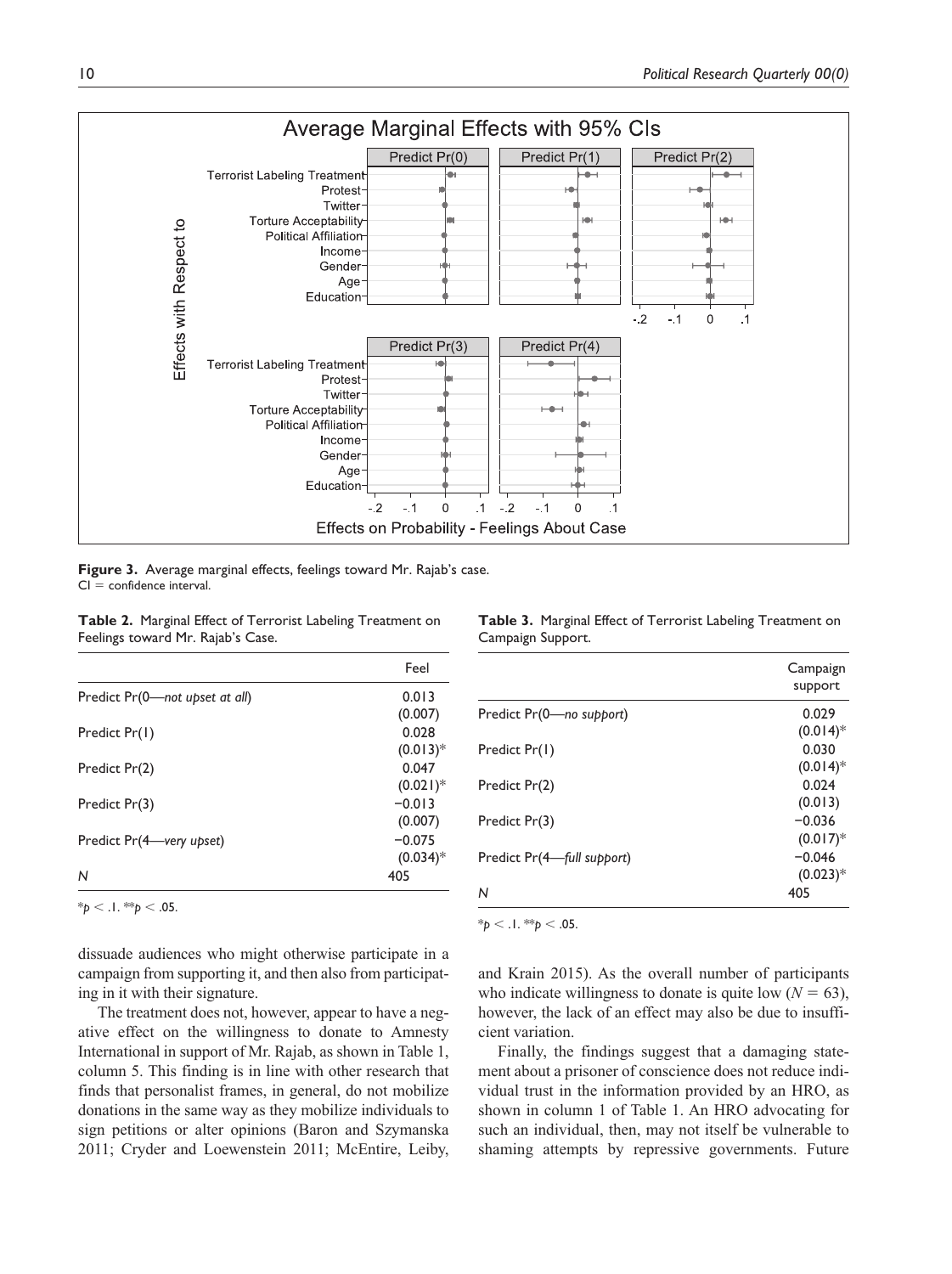

**Figure 4.** Average marginal effects, campaign support.  $Cl =$  confidence interval.

|  | Table 4. Marginal Effect of Terrorist Labeling Treatment on |  |
|--|-------------------------------------------------------------|--|
|  | Willingness to Sign Petition for Mr. Rajab.                 |  |

|                                     | Sign petition |
|-------------------------------------|---------------|
| <b>Terrorist Labeling Treatment</b> | $-0.147$      |
|                                     | $(0.044)$ **  |
| N                                   | 405           |
|                                     |               |

\**p* < .1. \*\**p* < .05.

surveys could draw on this finding and examine whether respondents' trust in specific parts of the vignette or the organization are influenced by the treatment.

While the relationship between a terrorist label and lessened support for the HRO campaign might not seem surprising, our findings are remarkable for two reasons. First, the treatment is subtle. The rather lengthy  $\sim$ 250 word vignettes differ by nine words: "and has been declared a terrorist by the government." Second, the treatment statement is not necessarily credible. As a repressor, the Bahraini government might not be perceived as a credible source in this matter, particularly as the act of shaming a prominent human rights activist does not run against type. Dismissing the claims of an HRO or countering them with a damaging counter-accusation is precisely what one might expect from a repressive government. Similarly, when a conservative media



**Figure 5.** Average marginal effects, sign petition. CI = confidence interval.

outlet praises a Republican president, it is not running against type and thus faces credibility challenges; were such an outlet to run against type by criticizing a Republican president, however, its statements would be more influential (Baum and Groeling 2009). Yet, even as the Bahraini government's labeling of Mr. Rajab as a terrorist is nothing out of the ordinary, the label still results in a sizeable effect.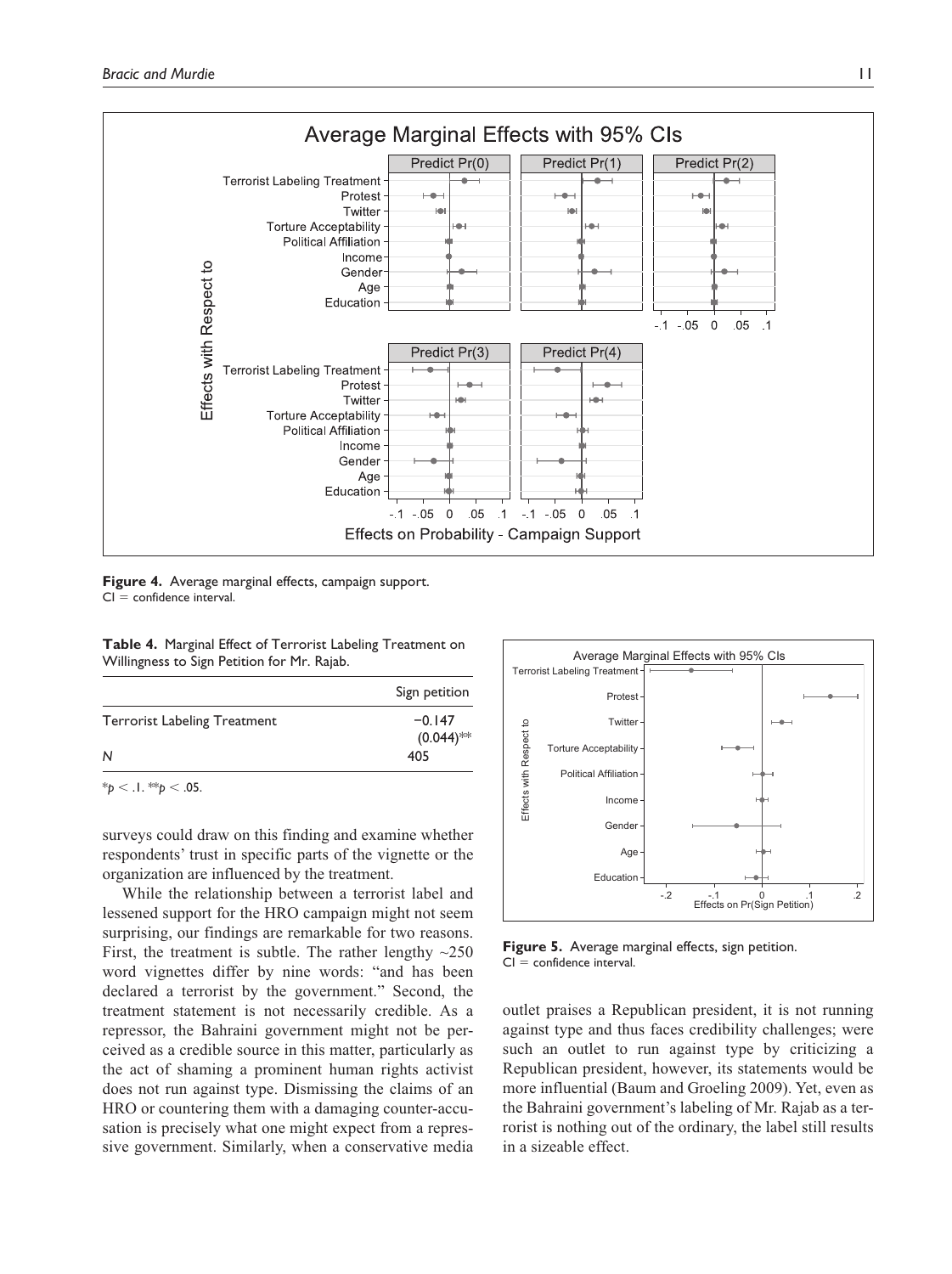Among the control covariates, three stand out as particularly significant. Personal participation in protest is statistically significant across the board. Participants who participated in protests, marches, or rallies themselves are more likely to feel upset by the case of Mr. Rajab, more likely to sign a petition and donate, more likely to support the campaign in general, and more likely to trust the information presented. Personal use of Twitter is significant in four out of five cases; participants who use Twitter often are more likely to sign a petition and donate, more likely to support the campaign in general, more likely to trust the information presented, but no more likely to feel upset by the case than are those who use Twitter less often or not at all. Finally, views on the acceptability of torture in prisons are related, in the expected direction, to all outcomes but one: participants who find the use of torture unacceptable are no more and no less likely to donate to the campaign than those who find it acceptable.

Also significant, but not consistently, are covariates on gender, education, political affiliation, and race. Women are more likely to trust the information presented, as are people with higher levels of education. Women are also more likely to donate to the campaign. Participants who identify as liberal are more likely to be upset about the case than are participants who identify as conservative.

Together, these findings suggest that repressive governments can damage the effectiveness of HRO action by attempting to discredit a prisoner of conscience. They further suggest that the point of vulnerability is not centered around donations, but earlier in the process of mobilization. Potential supporters of a campaign are likely to be dissuaded from *merely supporting a campaign* and then *putting their name on a list* because of a negative label. The power to turn away potential advocates at an early stage can considerably impact HRO advocacy and the success of the advocacy network, even if the HRO's own image is not threatened by a damaging accusation.

# **Conclusion**

Human rights campaigns are very political phenomena, with much back and forth between HROs and governments. HROs report facts about government abuses as they see it; governments typically strike back with attacks against the HROs and the individuals they represent. Often, these attacks include labeling the abused as a terrorist, even without any evidence that that is actually the case. Many times, both the HRO's report and the government's response are presented in the international press.

In this project, we use an experimental research design to examine whether a discursive response by an accused government, this time labeling a prisoner of conscience a terrorist, reduces individual-level support to the HRO's campaign. Drawing on McEntire, Leiby, and Krain (2015), we focus on a personalist frame, where individuals are told in a passionate way about the abuse the prisoner of conscience suffers. They find that this information alone should spur individuals into action.

As we argue and find, however, HROs aren't the only actors passionately making their case. When governments respond to HRO claims by labeling the abused as a terrorist, individuals are much less likely to be spurred into certain types of action, like signing a petition, and feel differently about the specific case. Interestingly, we do not find that trust in the information provided by an HRO is harmed by being associated with someone labeled a terrorist.

These results are important to the larger academic and activist communities in a number of regards. First, our findings speak to the larger cross-disciplinary literatures on empathy (Azevedo et al. 2013). We find that even impassioned personalist accounts of abuse can be derailed by references to terrorism, especially among certain groups of individuals that see themselves as disconnected from the prisoner of conscience.

Second, our findings speak to how crucial the discursive process between HROs and governments can be and how difficult mobilization of the transnational advocacy network really is. If individual-level support for demanded human rights changes decreases as a result of unsubstantiated claims by the targeted government, moving through Risse, Ropp, and Sikkink's (1999) phases of human rights improvements is extremely difficult. If individual support is less likely for abuse victims that are labeled terrorists, this could create a situation where HROs shift their focus away from those that have been branded terrorists, whether that labeling is correct or not. This finding thus provides a cautionary tale for HRO activists about potential structural limits to their work.

Furthermore, although our work focused on human rights, it is likely that the processes we identified also occur in other advocacy areas, like in advocacy related to the environment. Similar to labeling a victim a terrorist, governments often label environmental causes as harmful to economic development. Future work could examine whether these counterclaims similarly limit mobilization.

The findings also highlight the role of the media in the mobilization process. Governments may make counterclaims to HRO reports of abuses; as discussed above, some of these counterclaims may be false. However, in an effort to appear unbiased, the media may report the government's claims alongside the HRO information. In doing so, the media could be ultimately helping to limit support for the abused. Scholarship in this area could benefit with further theorizing about the important role of the media in disseminating and possibly altering activist messages.

Finally, this research, like Ausderan (2014) and McEntire, Leiby, and Krain (2015), stresses the necessity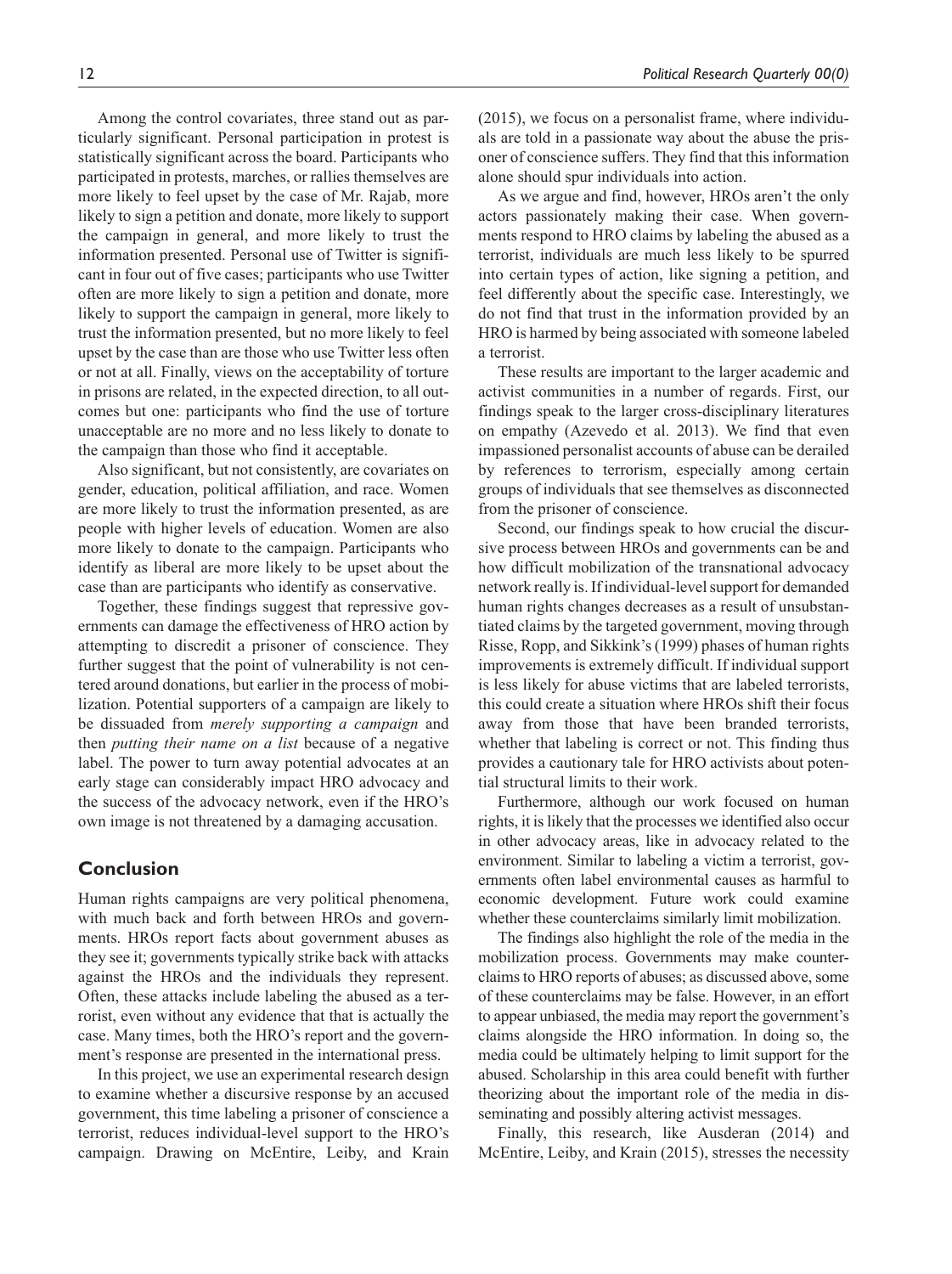of unpacking the black box of transnational advocacy networks and looking at individuals and their likelihood of support for human rights causes. Early research on transnational advocacy networks was essential for moving the field of international relations beyond the traditional focus on states and state-to-state relations and taking seriously the role played by non-state organizations, like HROs (Keck and Sikkink 1998; Risse, Ropp, and Sikkink 1999). Future work examining how individuals respond to HRO messaging and the ways in which individuals mobilize into existing and new organizations has much potential for the field of human rights and speaks to perennial questions in contentious politics. When are individuals likely to support nongovernmental causes? When are they prepared to act on that support? What can governments do to respond? This project looks at these questions with a focus on the discursive tools governments have to limit critiques against them and thwart mobilization that could rein in their repressive practices. Unfortunately, for HROs, human rights advocates, and victims of abuse, governmental efforts to deny the charges against them are at least somewhat effective at limiting the potential advocacy network.

#### **Declaration of Conflicting Interests**

The author(s) declared no potential conflicts of interest with respect to the research, authorship, and/or publication of this article.

### **Funding**

The author(s) disclosed receipt of the following financial support for the research, authorship, and/or publication of this article: This research was performed with authorization for human subjects research at both the University of Missouri and the University of Oklahoma (IRB of record at the University of Missouri, IRB Project Number: 2003279). Approval date was August 17, 2015. Amanda Murdie acknowledges that her work was supported by the Ministry of Education of the Republic of Korea and the National Research Foundation of Korea (NRF-2016S1A3A2925085).

#### **Notes**

- 1. Notable exceptions to this include Risse, Ropp, and Sikkink (1999) and Vennesson and Rajkovic (2012). As Vennesson and Rajkovic (2012) state, our understanding of the "processes of strategic interaction between transnational advocates and their targeted state actors" is very limited (410).
- 2. [http://www.irishtimes.com/news/politics/egypt-unable-to](http://www.irishtimes.com/news/politics/egypt-unable-to-aid-halawa-until-terrorism-case-ends-1.2303963)[aid-halawa-until-terrorism-case-ends-1.2303963](http://www.irishtimes.com/news/politics/egypt-unable-to-aid-halawa-until-terrorism-case-ends-1.2303963), https:// www.bbc.com/news/world-europe-41310237
- 3. [http://www.iwmf.org/reeyot-alemu-2012-courage-in](http://www.iwmf.org/reeyot-alemu-2012-courage-in-journalism-award/) [-journalism-award/](http://www.iwmf.org/reeyot-alemu-2012-courage-in-journalism-award/)
- 4. [http://www.bahrainrights.org/en/human-rights](http://www.bahrainrights.org/en/human-rights-defenders-targeted-bahrain-2) -defenders-targeted-bahrain-2
- 5. [http://www.bahrainrights.org/en/updates-arrest](http://www.bahrainrights.org/en/updates-arrest-and-detention-bchrs-president-nabeel-rajab) -and-detention-bchrs-president-nabeel-rajab
- 6. [http://www.bahrainrights.org/en/node/7571, https://www.](https://www.frontlinedefenders.org/en/case/case-history-nabeel-rajab) frontlinedefenders.org/en/case/case-history-nabeel-rajab

# **ORCID iD**

Amanda Murdie https://orcid.org/0000-0002-6459-0594

## **Supplemental Material**

Replication materials for this article are available at amandamurdie.org.

## **References**

- Agence France-Presse. 2012. "Bahrain Activist Acquitted but Remains in Jail." August 23. [http://sputniknews.com/](http://sputniknews.com/voiceofrussia/2012_08_23/Bahrain-activist-acquitted-but-remains-in-jail/) [voiceofrussia/2012\\_08\\_23/Bahrain-activist-acquitted-but](http://sputniknews.com/voiceofrussia/2012_08_23/Bahrain-activist-acquitted-but-remains-in-jail/)[remains-in-jail/](http://sputniknews.com/voiceofrussia/2012_08_23/Bahrain-activist-acquitted-but-remains-in-jail/) (accessed August 27, 2015).
- Amnesty International. 2015. "Urgent Action: Nabeel Rajab Loses Appeal against Sentence." [http://www.amnestyusa.org/sites/](http://www.amnestyusa.org/sites/default/files/uaa24914_6.pdf) [default/files/uaa24914\\_6.pdf](http://www.amnestyusa.org/sites/default/files/uaa24914_6.pdf) (accessed August 27, 2015).
- Ausderan, Jacob. 2014. "How Naming and Shaming Affects Human Rights Perceptions in the Shamed Country." *Journal of Peace Research* 51 (1): 81–95.
- Avenanti, Alessio, Angela Sirigu, and Salvatore M. Aglioti. 2010. "Racial bias reduces empathic sensorimotor resonance with other-race pain." *Current Biology 20*(11): 1018–1022.
- Azevedo, Ruben T., Emiliano Macaluso, Alessio Avenanti, Valerio Santangelo, Valentina Cazzato, and Salvatore Maria Aglioti. 2013. "Their Pain is not Our Pain: Brain and Autonomic Correlates of Emphatic Resonance with the Pain of Same and Different Race Individuals." *Human Brain Mapping* 34:3168–81.
- Bahrain Center for Human Rights. 2015a. "Bahrain: Release of Leading Human Rights Defender Nabeel Rajab Must Be Followed with More Steps for Consistent Protection of Human Rights." [http://www.bahrainrights.org/en/](http://www.bahrainrights.org/en/node/7571) [node/7571](http://www.bahrainrights.org/en/node/7571) (accessed August 27, 2015).
- Bahrain Center for Human Rights. 2015b. "Human Rights Defenders Targeted in Bahrain." [http://www.bahrain](http://www.bahrainrights.org/en/human-rights-defenders-targeted-bahrain-2)[rights.org/en/human-rights-defenders-targeted-bahrain-2](http://www.bahrainrights.org/en/human-rights-defenders-targeted-bahrain-2)  (accessed August 27, 2015).
- Baron, Jonathan, and Ewa Szymanska. 2011. "Heuristics and Biases in Charity." In *The Science of Giving: Experimental Approaches to the Study of Charity*, edited by Daniel M. Oppenheiemer and Christopher Y. Olivola, 215–35. New York, NY: Psychology Press.
- Barry, Colin M., K. Chad Clay, and Michael E. Flynn. 2013. "Avoiding the Spotlight: Human Rights Shaming and Foreign Direct Investment." *International Studies Quarterly* 57 (3): 532–44.
- Baum, Matthew A., and Tim J. Groeling. 2009. *War stories: The Causes and Consequences of Public Views of War*. Princeton, NJ: Princeton University Press.
- BBC News. 2005. "Bush says Amnesty report 'absurd'." http:// news.bbc.co.uk/go/pr/fr/-/2/hi/americas/4598109.stm (accessed June 25, 2019).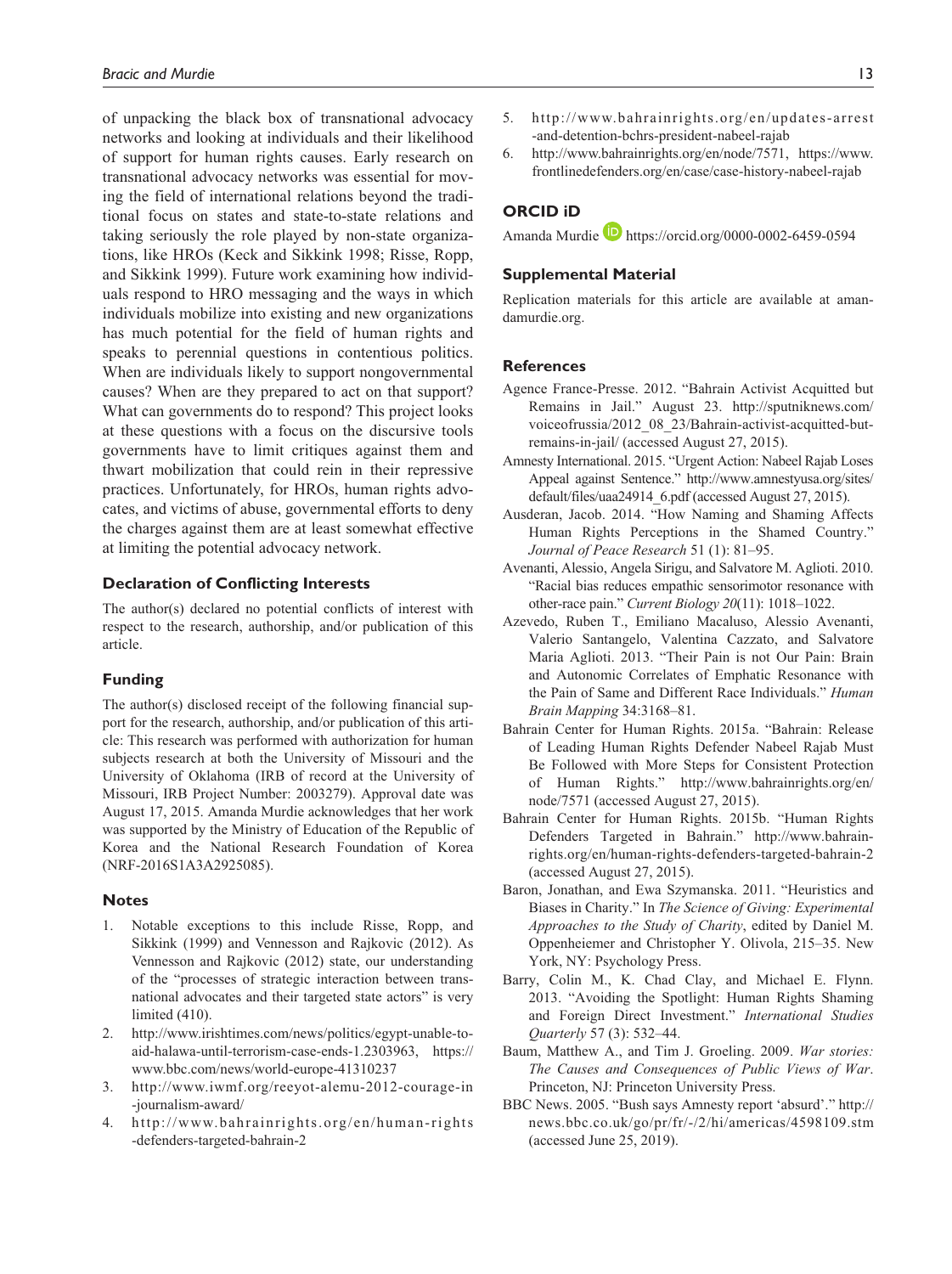- Blattman, Christopher. 2009. "From Violence to Voting: War and Political Participation in Uganda." *American Political Science Review* 103 (2): 231–47.
- Bob, Clifford. 2005. *The Marketing of Rebellion: Insurgents, Media, and International Activism*. Cambridge: Cambridge University Press.
- Bouvard, Marguerite Guzman. 1994. *Revolutionizing Motherhood: The Mothers of the Plaza de Mayo*. Lanham: Rowman & Littlefield.
- Brysk, Alison. 2014. *Speaking Rights to Power: Constructing Political Will*. Oxford: Oxford University Press.
- Carothers, Thomas. 2016. "Closing Space for International Democracy and Human Rights Support." *Journal of Human Rights Practice* 8 (3): 358–77.
- Carothers, Thomas, and Saskia Brechenmacher. 2014. *Closing Space: Democracy and Human Rights Support under Fire*. Washington, DC: Carnegie Endowment for International Peace.
- Carpenter, R. Charli. 2007. "Setting the Advocacy Agenda: Theorizing Issue Emergence and Nonemergence in Transnational Advocacy Networks." *International Studies Quarterly* 51 (1): 99–120.
- Cryder, Cynthia E., and George Loewenstein. 2011. "The Critical Link between Tangibility and Generosity." In *The Science of Giving: Experimental Approaches to the Study of Charity*, edited by Daniel M. Oppenheiemer and Christopher Y. Olivola, 237–52. New York, NY: Psychology Press.
- Dasgupta, Nilanjana. 2004. "Implicit Ingroup Favoritism, Outgroup Favoritism, and Their Behavioral Manifestations." *Social Justice Research* 17 (2): 143–69.
- Davis, David R., Amanda Murdie, and Coty Garnett Steinmetz. 2012. "Makers and Shapers: Human Rights INGOs and Public Opinion." *Human Rights Quarterly* 34 (1): 199–224.
- DeMeritt, Jacqueline H. R. 2012. "International Organizations and Government Killing: Does Naming and Shaming Save Lives?" *International Interactions* 38 (5): 597–621.
- Grossman, Guy, Devorah Manekin, and Dan Miodownik. 2015. "The Political Legacies of Combat: Attitudes toward War and Peace among Israeli Ex-Combatants." *International Organization* 69:981–1009.
- Hafner-Burton, Emilie, and James Ron. 2013. "The Latin Bias: Regions, the Anglo-American Media, and Human Rights." *International Studies Quarterly* 57 (3): 474–91.
- Heen, Miliaikeala S. J., Joel D. Lieberman, and Terance D. Miethe. 2014. "A Comparison of Different Online Sampling Approaches for Generating National Samples.*" University of Nevada, Las Vegas Center for Crime and Justice Policy: Research in Brief*. <www.unlv.edu/ccjp> (accessed August 27, 2015).
- Hendrix, Cullen S., and Wendy H. Wong. 2013. "When Is the Pen Truly Mighty? Regime Type and the Efficacy of Naming and Shaming in Curbing Human Rights Abuses." *British Journal of Political Science* 43 (3): 651–72.
- Hill, Daniel W., Will H. Moore, and Bumba Mukherjee. 2013. "Information Politics versus Organizational Incentives: When Are Amnesty International's 'Naming and Shaming' Reports Biased?" *International Studies Quarterly* 57 (2): 219–32.
- Horton, John J., and Lydia B. Chilton. 2010. "The Labor Economics of Paid Crowdsourcing." EC'10 proceedings of the 11th ACM Conference on Electronic Commerce, Association for Computing Machinery, New York, 209– 18.
- Hortsch, Diana. 2010. "The Paradox of Partnership: Amnesty International, Responsible Advocacy, and NGO Accountability." *Columbia Human Rights Law Review* 42:119–50.
- Keck, Margaret E., and Kathryn Sikkink. 1998. *Activists beyond Borders: Advocacy Networks in International Politics*. Ithaca, NY: Cornell University Press.
- Kinninmont, Jane. 2012. "Bahrain's still Stuck." *Foreign Policy*, August 15. [http://foreignpolicy.com/2012/08/15/](http://foreignpolicy.com/2012/08/15/bahrains-still-stuck/) [bahrains-still-stuck/](http://foreignpolicy.com/2012/08/15/bahrains-still-stuck/) (accessed August 27, 2015).
- Krain, Matthew. 2012. "J'accuse! Does Naming and Shaming Perpetrators Reduce the Severity of Genocides or Politicides?" *International Studies Quarterly* 56 (3): 574–89.
- Leigh, Karen. 2012. "The Agony of Nabeel Rajab." *The Atlantic*, February 13. [http://www.theatlantic.com/interna](http://www.theatlantic.com/international/archive/2012/02/the-agony-of-nabeel-rajab/252493/)[tional/archive/2012/02/the-agony-of-nabeel-rajab/252493/](http://www.theatlantic.com/international/archive/2012/02/the-agony-of-nabeel-rajab/252493/)  (accessed August 27, 2015).
- McEntire, Kyla Jo, Michele Leiby, and Matthew Krain. 2015a. "How to Ask People for Change: Examining Peoples' Willingness to Donate to Human Rights Campaigns." In *The Social Practice of Human Rights*, edited by Joel Pruce, 43–62. New York, NY: Palgrave Macmillan.
- McEntire, Kyla Jo, Michele Leiby, and Matthew Krain. 2015b. "Human Rights Organizations as Agents of Change: An Experimental Examination of Framing and Micromobilization." *American Political Science Review* 109 (3): 407–26.
- McEntire, Kyla Jo, Michele Leiby, and Matthew Krain. 2017. "How Combining Framing Strategies Affects Human Rights Micromobilization." *Research & Politics* 4 (2): 1–11.
- Murdie, Amanda, and David R. Davis. 2012. "Shaming and Blaming: Using Events Data to Assess the Impact of Human Rights INGOs." *International Studies Quarterly* 56  $(1): 1-16.$
- Murdie, Amanda, and Dursun Peksen. 2013. "The Impact of Human Rights INGO Activities on Economic Sanctions." *The Review of International Organizations* 8 (1): 33–53.
- Murdie, Amanda, and Dursun Peksen. 2014. "The Impact of Human Rights INGO Shaming on Humanitarian Interventions." *The Journal of Politics* 76 (1): 215–28.
- Nesbit, Rebecca, and David A. Reingold. 2011. "Soldiers to Citizens: The Link between Military Service and Volunteering." *Public Administration Review* 71:67–76.
- NPR. "Is Amnsety International Supporting a Jihadist?" [https://www.npr.org/templates/story/story.php?storyId=](https://www.npr.org/templates/story/story.php?storyId=124156482) 124156482 (accessed June 25, 2019).
- Peksen, Dursun. 2009. "Better or Worse? The Effect of Economic Sanctions on Human Rights." *Journal of Peace Research* 46 (1): 59–77.
- Peksen, Dursun. 2012. "Does Foreign Military Intervention Help Human Rights?" *Political Research Quarterly* 65 (3): 558–71.